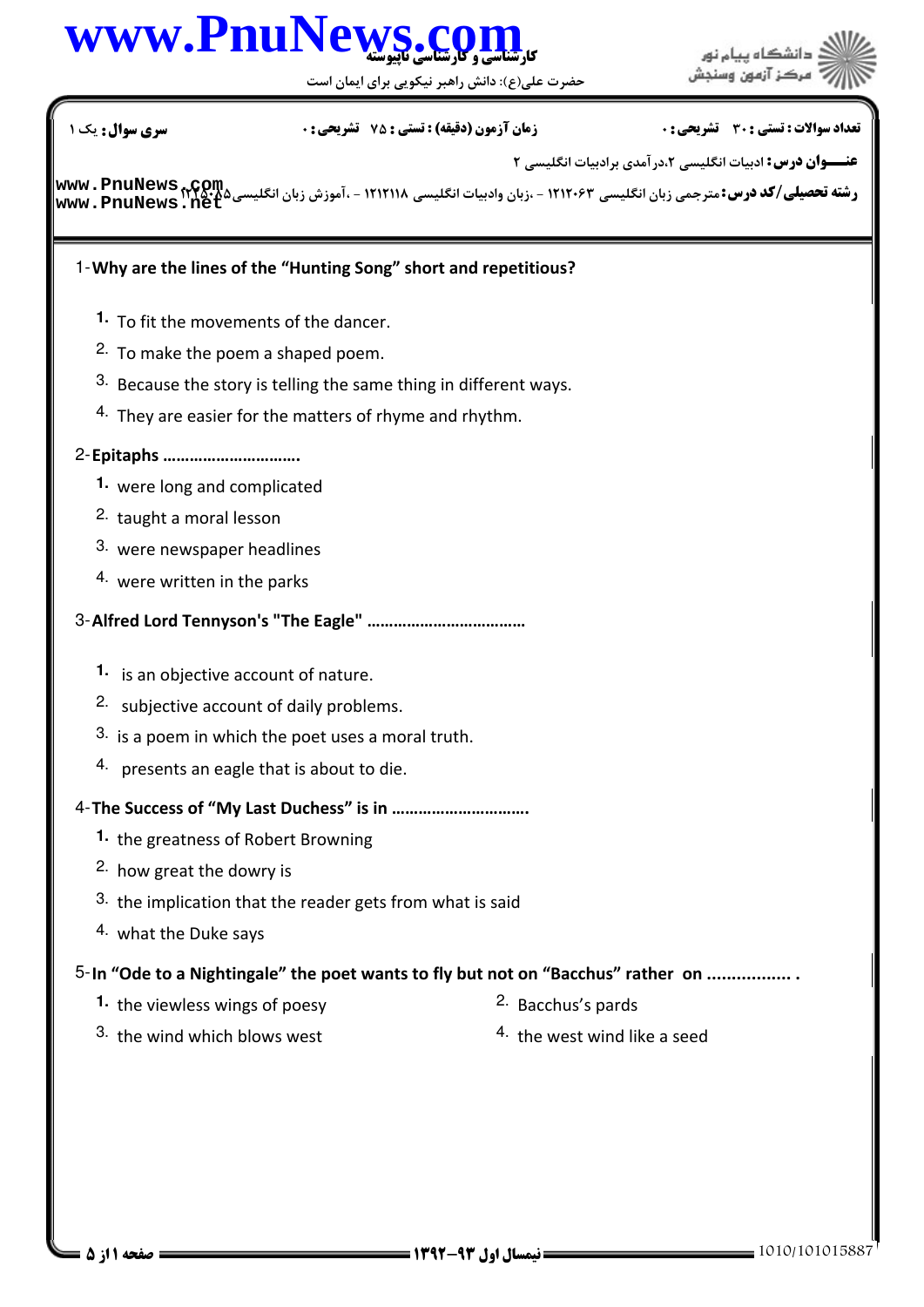

حضرت علي(ع): دانش راهبر نيكويي براي ايمان است



نعداد سوالات : تستي : 30 - تشريحي : . زمان آزمون (دقيقه) : تستي : 75 - تشريحي : 0 - رئيس س

**عنــــوان درس:** ادبیات انگلیسی ۰۲در آمدی برادبیات انگلیسی ۲

ر**شته تحصیلی/کد درس:** مترجمی زبان انگلیسی ۱۲۱۲۰۶۳ - ،زبان وادبیات انگلیسی ۱۲۱۲۱۱۸ - ،آموزش زبان انگلیسی۵۰۷۵ میرو<br>ر**شته تحصیلی/کد درس:** مترجمی زبان انگلیسی ۱۲۱۲۰۶۳ - ،زبان وادبیات انگلیسی ۱۲۱۲۱۱۸ - ،آموزش زبان انگلیسی۵۰۷۵۵ **[www.PnuNews.net](http://pnunews.net)**

6-In "Ode to a Nightingale" the poet presents the readers with .................

- a real world that is filled with success **1.**
- $2.$  a dream world while they would never lose the sight of the real world.
- $3.$  a dream world and they never see the sight of the real world.
- $4.$  a real world full of imaginative ideals for the human beings.

### 7-According to Wilfred Owen in "Anthem for the Doomed Youth" .........

- 1. Love is the only thing that one can experience with pleasure.
- 2. Love is the only meaningful thing in a cruel world.
- $3.$  Love isn't the only thing as there are many other things to experience.
- $4.$  Death is preferable than such a life people are leading.

## 8-"Ozymandias" is ................................'s poem.

- **1.** Emily Dickenson
- Percy Bisshe Shelley Robert Browning 3. 4.
- 2. Robert Southey
	-

## 9- Mark the **TRUE** statement.

- 1. The voice, personal or impersonal, is identical with the poet.
- <sup>2.</sup> All the poems of a poet necessarily express the same mood and perceptions.
- $3.$  Identifying who the speaker is has nothing to do with the poem itself.
- $4.$  Even though the word "I" is used in the poem, the poet may not be the speaker.

#### 10-Richard Wilbur's "Two Voices in a Meadow" is based on a poem by William Blake entitled …………………

**1.** "The Soul and the Body"

 $2.$  "The Clod and the Pebble"

3. T"he Mirror and the Lamp"

4. "The Cloud and the Sky"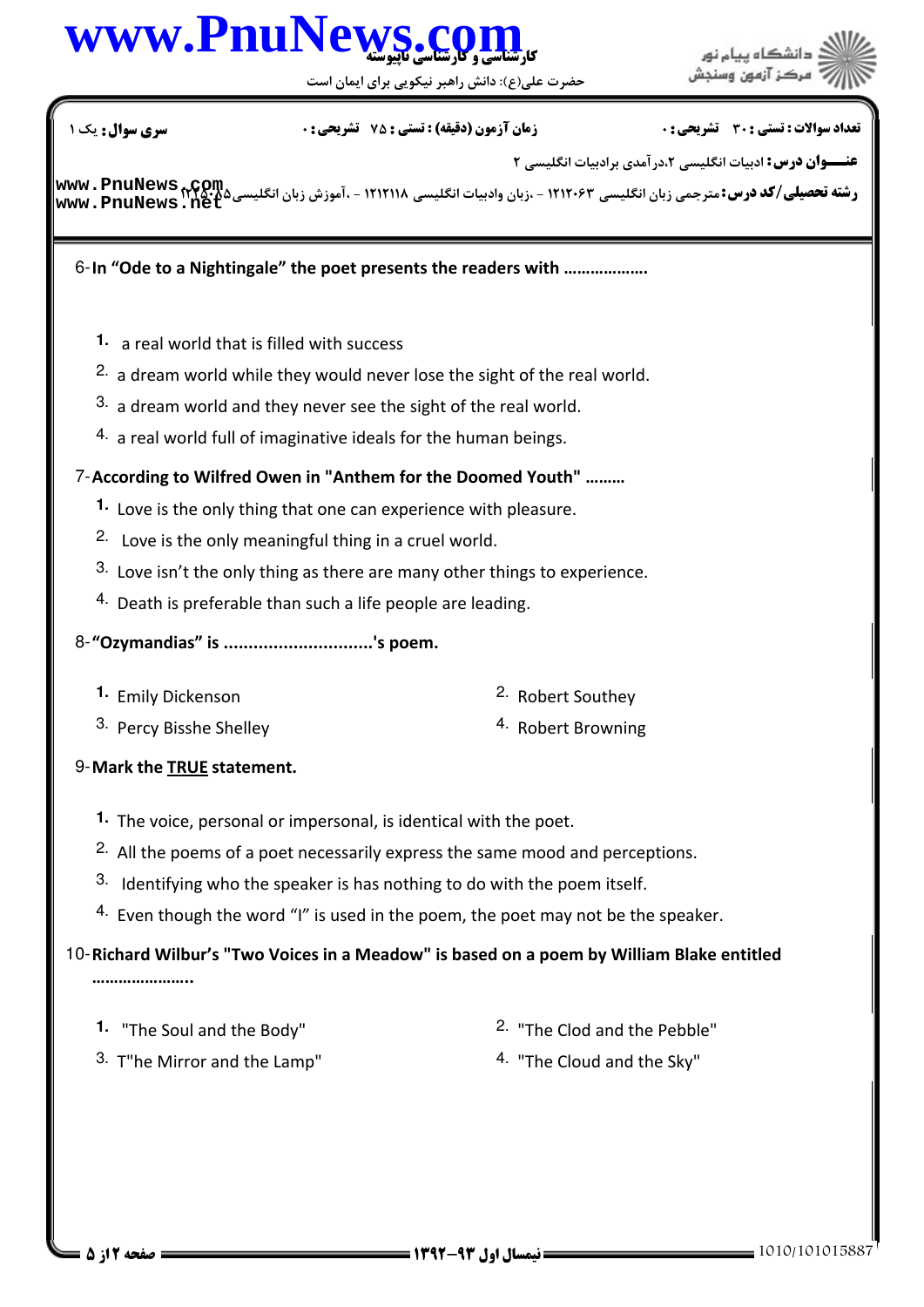

حضرت علي(ع): دانش راهبر نيكويي براي ايمان است



| سری سوال : یک ۱                                                                                                                                     | <b>زمان آزمون (دقیقه) : تستی : 75 ٪ تشریحی : 0</b> | <b>تعداد سوالات : تستي : 30 ٪ تشريحي : 0</b>                                                                                                                                                                          |
|-----------------------------------------------------------------------------------------------------------------------------------------------------|----------------------------------------------------|-----------------------------------------------------------------------------------------------------------------------------------------------------------------------------------------------------------------------|
|                                                                                                                                                     |                                                    | <b>عنـــوان درس:</b> ادبیات انگلیسی ۲،درآمدی برادبیات انگلیسی ۲<br><b>رشته تحصیلی/کد درس:</b> مترجمی زبان انگلیسی ۱۲۱۲۰۶۳ - ،زبان وادبیات انگلیسی ۱۲۱۲۱۱۸ - ،آموزش زبان انگلیسی% www . PnuNews<br>www . PnuNews . net |
|                                                                                                                                                     |                                                    |                                                                                                                                                                                                                       |
| 11-The information about the speaker                                                                                                                |                                                    |                                                                                                                                                                                                                       |
| 1. is overtly expressed by the poem                                                                                                                 |                                                    |                                                                                                                                                                                                                       |
| <sup>2.</sup> is overtly expressed by the poet in advance                                                                                           |                                                    |                                                                                                                                                                                                                       |
| 3. must be inferred from the poem                                                                                                                   |                                                    |                                                                                                                                                                                                                       |
| 4. must be both stated and inferred from the poem.                                                                                                  |                                                    |                                                                                                                                                                                                                       |
|                                                                                                                                                     |                                                    | 12- The opening lines of T.S. Eliot's Geronation [which means "Little Old Man"] imply                                                                                                                                 |
| Here I am, an old man in a dry month,<br>Being read to by a boy, waiting for rain.<br>I was neither at the hot gates<br>Nor fought in the warm rain |                                                    |                                                                                                                                                                                                                       |
| 1. A firm sense of the speaker's status and condition.                                                                                              |                                                    |                                                                                                                                                                                                                       |
| <sup>2</sup> . The setting of the poem.                                                                                                             |                                                    |                                                                                                                                                                                                                       |
| 3. A flashback to the glorious past of mankind.                                                                                                     |                                                    |                                                                                                                                                                                                                       |
| <sup>4.</sup> Predicting the horrors of the world without love.                                                                                     |                                                    |                                                                                                                                                                                                                       |
|                                                                                                                                                     |                                                    | 13-In Theodore Roethke's "Root Cellar" and Robert Bly's "Poem in Three Parts", nature is treated as                                                                                                                   |
| 1. a destroying agent                                                                                                                               |                                                    | <sup>2.</sup> a vital and life supporting force                                                                                                                                                                       |
| 3. a melancholic presence                                                                                                                           |                                                    | 4. an overwhelming force                                                                                                                                                                                              |
| 14-"One short sleep past, we wake eternally,<br>And death shall be no more; thou shalt die."                                                        |                                                    |                                                                                                                                                                                                                       |
| Mark the WRONG statement about the above lines                                                                                                      |                                                    |                                                                                                                                                                                                                       |
| 1. "short sleep" means the life in this world.                                                                                                      |                                                    |                                                                                                                                                                                                                       |
| <sup>2</sup> eternally means forever.                                                                                                               |                                                    |                                                                                                                                                                                                                       |
| 3. death is not available in the world which is to come.                                                                                            |                                                    |                                                                                                                                                                                                                       |
| 4. "thou shalt die" is addressed to people who are about to die.                                                                                    |                                                    |                                                                                                                                                                                                                       |
|                                                                                                                                                     |                                                    |                                                                                                                                                                                                                       |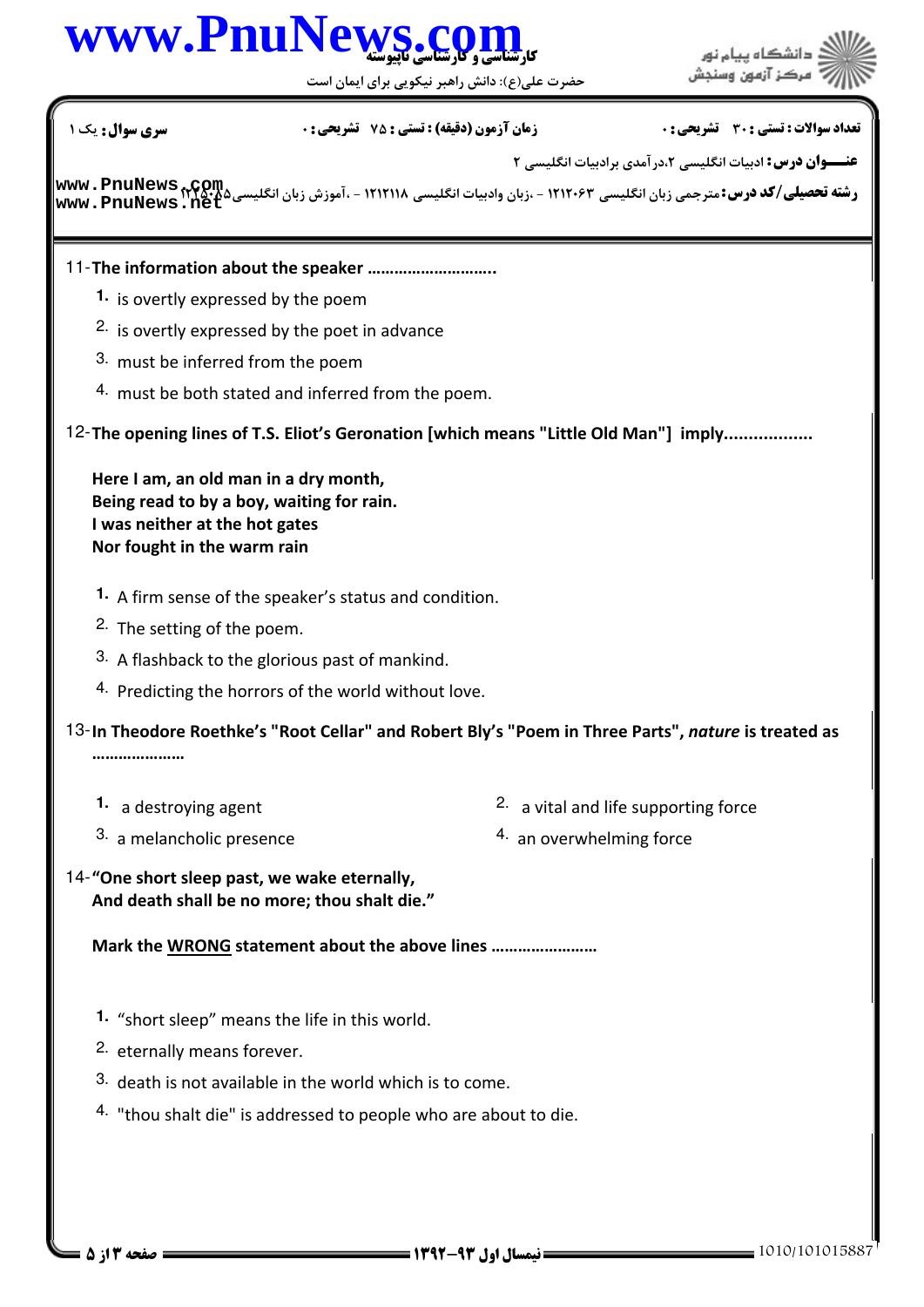|                                                                            | حضرت علی(ع): دانش راهبر نیکویی برای ایمان است                                                                                                             |                                   | مركز آزمون وسا                                            |
|----------------------------------------------------------------------------|-----------------------------------------------------------------------------------------------------------------------------------------------------------|-----------------------------------|-----------------------------------------------------------|
| <b>سری سوال :</b> یک ۱                                                     | <b>زمان آزمون (دقیقه) : تستی : 75 ٪ تشریحی : 0</b>                                                                                                        |                                   | تعداد سوالات : تستي : 30 ٪ تشريحي : 0                     |
|                                                                            |                                                                                                                                                           |                                   | عنــوان درس: ادبیات انگلیسی ۰،۲در آمدی برادبیات انگلیسی ۲ |
| www.PnuNews.ne                                                             |                                                                                                                                                           |                                   |                                                           |
|                                                                            | 15-In the following two lines from "At the San Francisco Airport" the word terminal has                                                                   |                                   |                                                           |
| "This is the terminal: the light<br>Gives perfect vision, false and hard;" |                                                                                                                                                           |                                   |                                                           |
| 1. allusion                                                                | 2. ambiguity                                                                                                                                              | 3. metonymy                       | 4. irony                                                  |
|                                                                            | 16-When two terms are closely related to each other, and instead of the real term the one closely<br>related to it is used the figure of speach is called |                                   |                                                           |
| 1. allusion                                                                | 2. ambiguity                                                                                                                                              | 3. metonymy                       | 4. metaphor                                               |
|                                                                            | 17-In the poem "Slim Cunning Hands", the words stone, granite and flowers                                                                                 |                                   |                                                           |
|                                                                            |                                                                                                                                                           |                                   |                                                           |
|                                                                            | 1. are necessary for the building of a house.                                                                                                             |                                   |                                                           |
|                                                                            | <sup>2.</sup> tell us about the death and finality of a father.                                                                                           |                                   |                                                           |
|                                                                            | 3. connote fragility and shortness of life.                                                                                                               |                                   |                                                           |
|                                                                            |                                                                                                                                                           |                                   |                                                           |
|                                                                            | 4. are of no use for the life of the human beings in the next world.                                                                                      |                                   |                                                           |
|                                                                            | 18-What figure of speech is used in "Her cheeks like apples which the sun hath redded"?                                                                   |                                   |                                                           |
| 1. metaphor                                                                | 2. simile                                                                                                                                                 | 3. conceit                        | 4. connotation                                            |
|                                                                            | 19-The following lines, extracted from william Blake's "The Tiger",                                                                                       |                                   |                                                           |
| Tyger Tyger, burning bright,<br>In the forests of the night                |                                                                                                                                                           |                                   |                                                           |
| In what distant deeps or skies.                                            |                                                                                                                                                           |                                   |                                                           |
| 1. have end rhyme                                                          |                                                                                                                                                           | <sup>2.</sup> have internal rhyme |                                                           |
| 3. are not rhymed                                                          |                                                                                                                                                           | 4. have exact rhyme               |                                                           |
|                                                                            | 20-In the sentence "pen is mightier than sword," pen and sword are                                                                                        |                                   |                                                           |
| 1. Synecdoche                                                              | 2. Metonymies                                                                                                                                             | 3. Metaphors                      | 4. Similes                                                |
|                                                                            | 21-Images of motion and activity are called  imagery.                                                                                                     |                                   |                                                           |